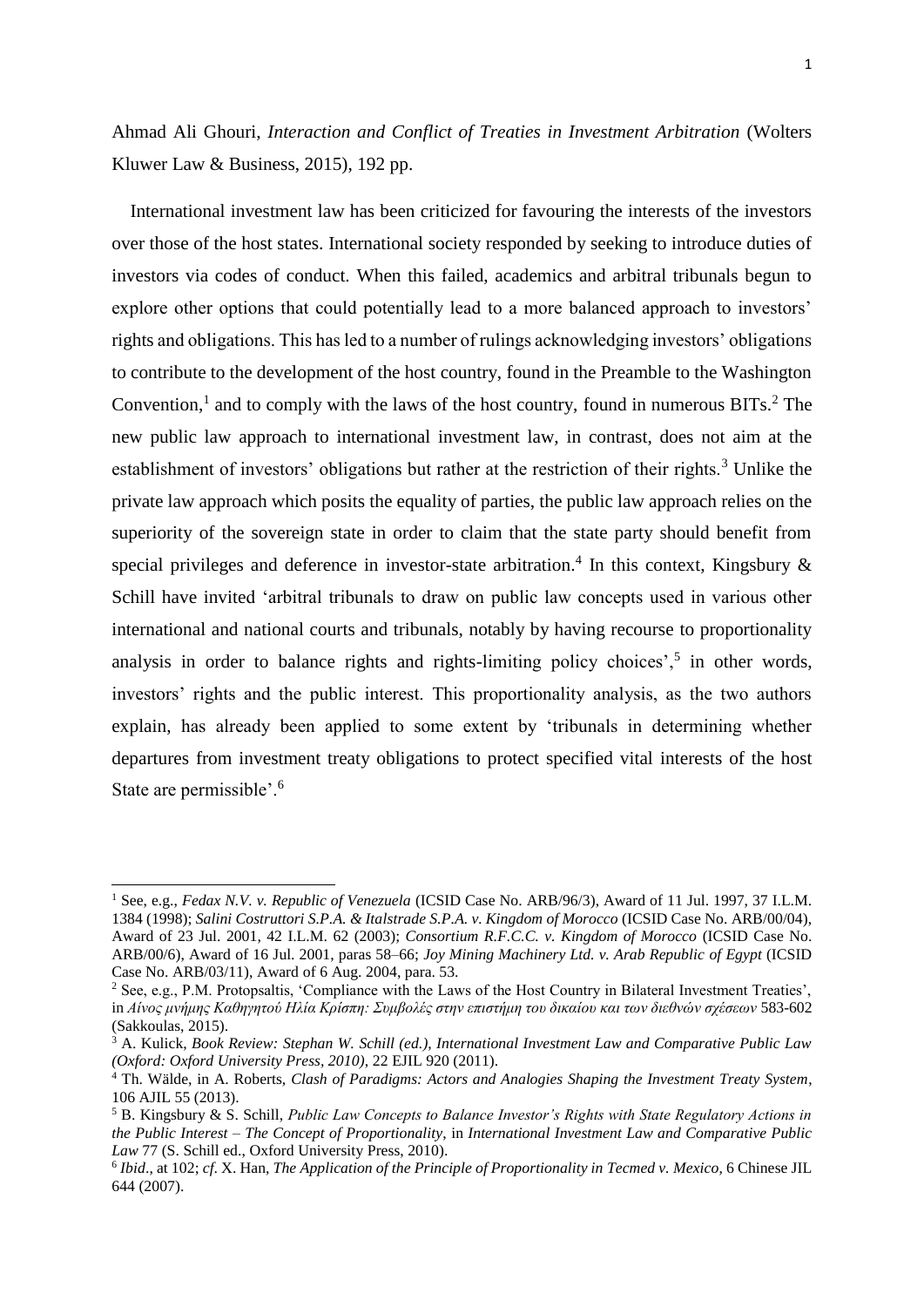Drawing upon this public law approach, Dr Ghouri's doctoral thesis, *Interaction and Conflict of Treaties in Investment Arbitration*, published earlier this year discusses the applicability of non-commercial agreements, as the author terms human rights, environmental protection, and other similar conventions, in the context of investment arbitration. The author claims that treaties on the environment, human rights, and the like may apply in the context of investor-state arbitration through the resolution of possible conflicts between these agreements and the applicable BITs, not on the basis of the rules established by the Vienna Convention on the Law of Treaties (VCLT) but on the basis of a balance of the different interests and values involved in those agreements and the BITs. This review will present the content of the book before discussing some limits and objections to the arguments advanced therein.

## 1 THE APPLICABILITY OF NON-COMMERCIAL AGREEMENTS IN INVESTMENT ARBITRATION

In his introductory chapter, Dr Ghouri argues that the investor-state arbitral system does not operate in isolation from other systems of international law. He refers to the need to balance and determine priority between the potentially conflicting obligations that states owe to foreign investors and to their citizens, arising both from commercial agreements, including investment treaties, and from non-commercial agreements that may apply in investment treaty cases. The author claims that investor-state arbitral tribunals, as the central institutions testing the legitimacy of state measures, can strike the balance between these competing obligations by applying international law rules for the interpretation of treaties. He asserts that the VCLT 'equips such arbitral tribunals with the required jurisdiction to take a self-initiated cognisance of rights and obligations arising from non-investment treaties that have direct bearing on an investment dispute'. Tribunals may then consider and apply such non-investment treaties, resolving normative overlaps and conflicts that would arise so as to 'effectively address issues pertaining to the system's legitimacy and develop concrete substantive rules of international investment law that are coherent with other parallel systems existing within international law'.<sup>7</sup>

Dr Ghouri begins his analysis in Chapter 2 with a brief history of the evolution of investment treaties and a description of the mechanics of investment arbitration. Exploring the origins of BITs, he rightly observes that the continuous controversy between developed and developing countries and the resulting uncertainty regarding the content of customary international law on investment protection standards led to the adoption of BITs 'as an attractive alternative to

-

<sup>7</sup> A.A. Ghouri, *Interaction and Conflict of Treaties in Investment Arbitration* 9 (Wolters Kluwer Law & Business 2015).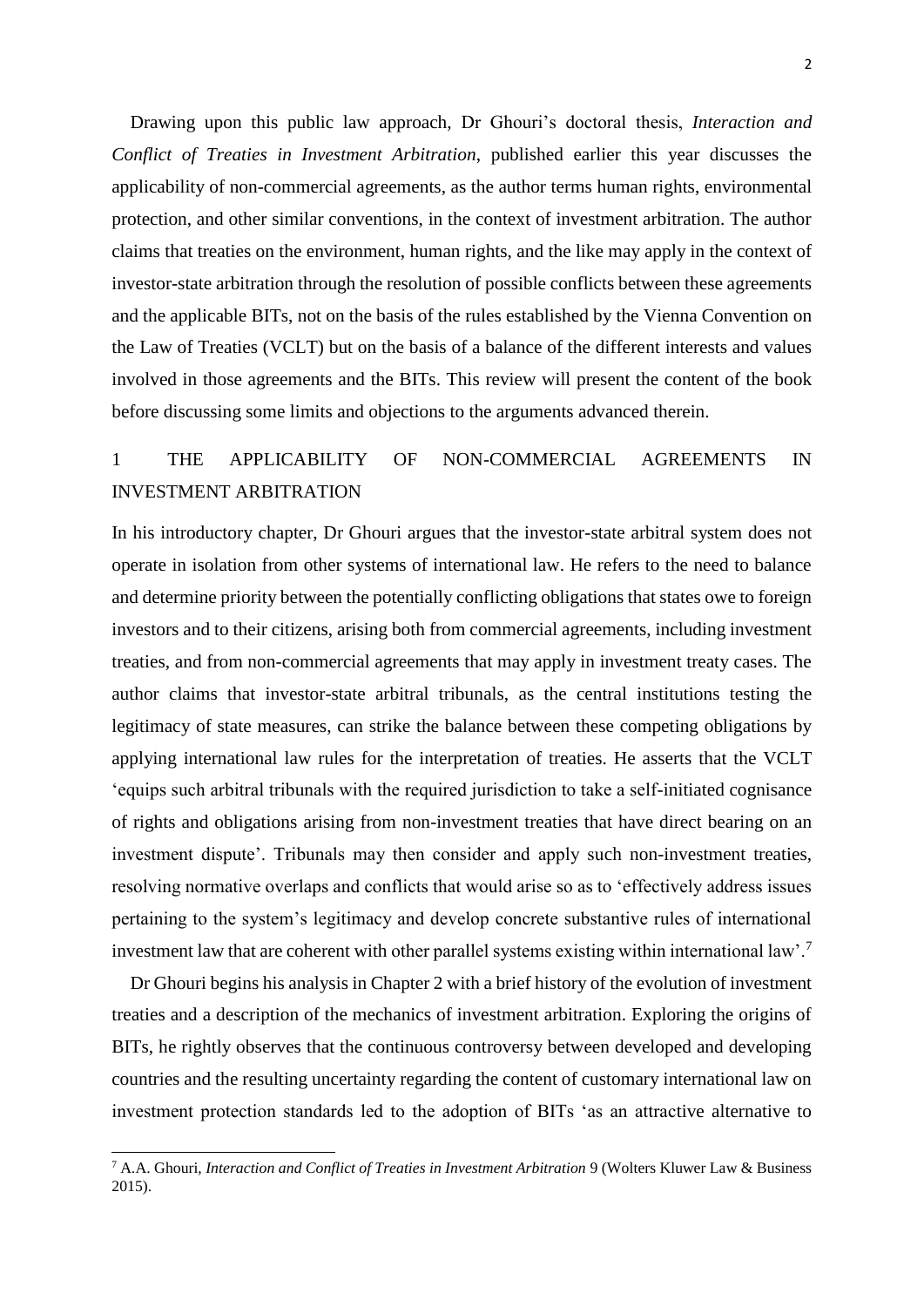prescribe mutually acceptable substantive rules governing cross-border investments'.<sup>8</sup> He then goes on to state that BITs and free trade agreements containing investment clauses 'have now effectively transformed' investor-state 'difference of interests into public international law disputes'.<sup>9</sup> The author describes the main traits of inter-state arbitration with mutual consent after the accrual of the dispute, as well as of investor-state arbitration under investor-state agreements and under BITs, and then explains the reasons for 'the creation of a broadly institutionalised system of investor-state arbitration'.<sup>10</sup> The remainder of the chapter is dedicated to the analysis of the mechanism of investor-state arbitration and the specific characteristics thereof, namely, the absence of a defined set of substantive rules and fundamental principles governing the investor-state relationship. This 'procedure without substance' has, according to the author, 'entrusted greater responsibility on tribunals for the development of investor-state arbitration as a system that protects the rights of foreign investors but also balances their rights with those of the citizens of host States when required'.<sup>11</sup>

In Chapter 3, the author turns his attention on the substantive and jurisdictional issues of treaty conflicts. Treaty conflicts are defined as conflicting obligations that states have acquired under two treaties which give rise to problems regarding the validity or enforceability of conflicting obligations owed by a state.<sup>12</sup> According to Dr Ghouri, the rules of the VCLT, namely, the *lex posterior*/*lex prior* rules, the *lex specialis* rule, and the rule on treaties dealing with the same subject matter involving different parties that authorizes political decision, fail to provide an appropriate solution to normative conflicts. In addition, those rules treat different treaties alike thus obscuring their many differences. Because of their differences, the characterization of treaties on the basis of their subject matter, the number of parties involved, and their intended object and purposes cannot serve to determine the hierarchy between them. In contrast, understanding treaty conflicts as interests- and value-conflicts may provide an objective criterion to determine the hierarchy of norms in conflict. Dr Ghouri explains that 'a norm represents a value and a value represents interests in terms of benefits or advantages that an individual or a community derives from a norm'.<sup>13</sup> Values are 'internalised in the form of norms', and '[o]n the international level, this internalisation is reflected through the development of *jus cogens*, international customs, or by way of incorporating norms in treaties,

- 9 *Ibid*., at 9.
- <sup>10</sup> *Ibid*., at 47.
- <sup>11</sup> *Ibid*.

1

<sup>12</sup> *Ibid*., at 64.

<sup>8</sup> *Ibid*., at 16.

<sup>13</sup> *Ibid*., at 52.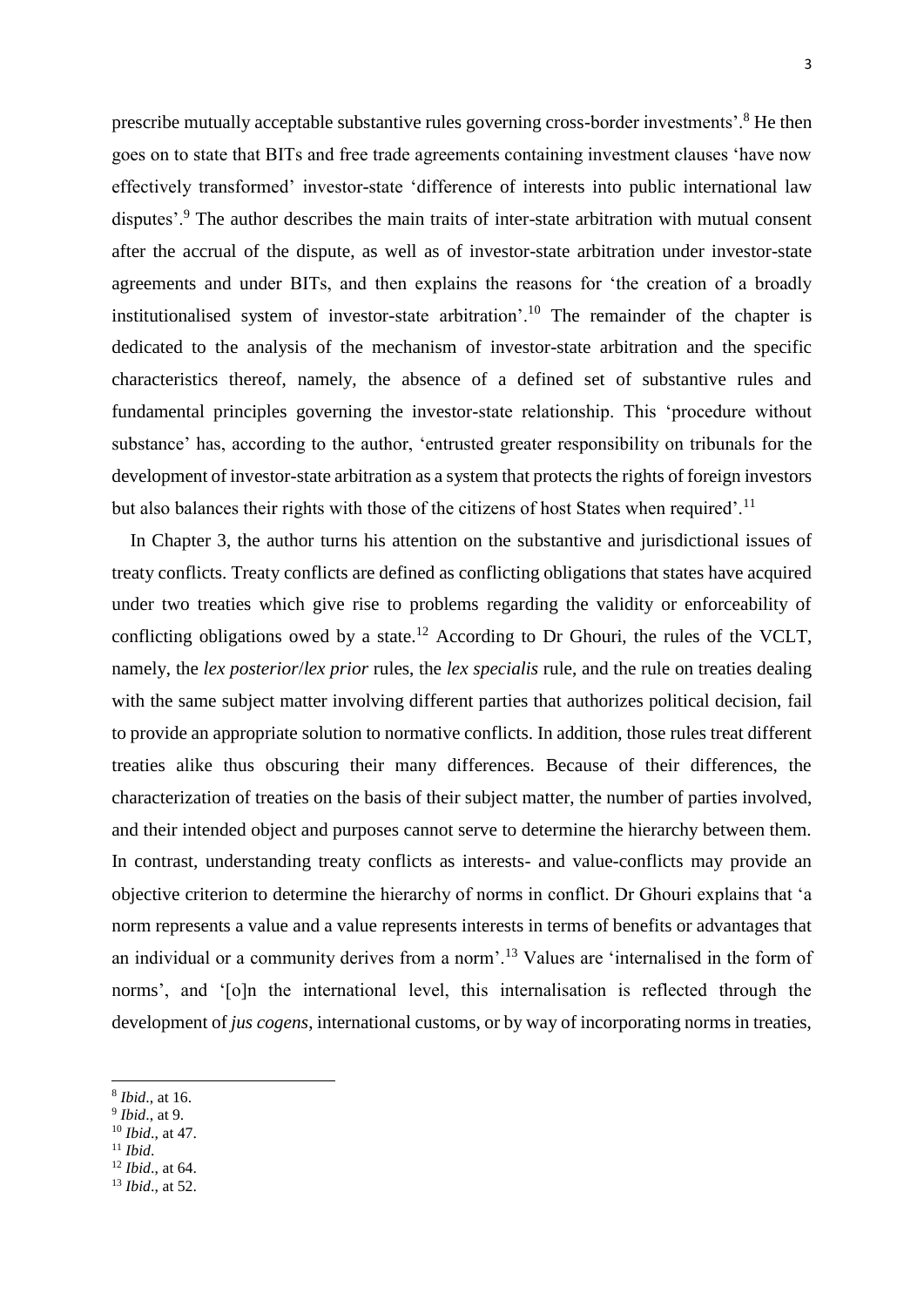each representing a different stage of internalisation process'.<sup>14</sup> Dr Ghouri also observes that tribunals may have extensive jurisdiction to entertain all matters relating to or affecting the subject matter of the treaty. In particular, the jurisdiction of the International Centre for Settlement of Investment Disputes (ICSID) extends to any legal dispute arising directly out of an investment. Consequently, '[o]nce a State's consent is established, any State measure in respect of human rights or the environment that offsets the legitimate expectations of an investor will bring the dispute within the ICSID's jurisdiction'.<sup>15</sup> However, despite some examples of value-oriented balancing of conflicting treaty norms in the European Court of Human Rights and the World Trade Organization's Panels, international courts and tribunals have developed techniques aiming to avoid rather than resolve treaty conflicts.

An analysis of treaty conflicts in investor-state arbitration is the focus of Chapter 4. The author concludes from the repeated emphasis of the VCLT and the UN Charter on the principles of justice and international law when resolving disputes concerning treaties that 'tribunals must interpret and apply treaties in conformity with the overall framework of international law'.<sup>16</sup> He finds the legal basis for the interaction of investment and non-investment treaties in the principle of systemic integration set out through the references to applicable rules of international law in Article 31(3)(c) of the VCLT, in Article 42(1) of the ICSID Convention and in Article 102(2) of the North American Free Trade Agreement. Examining the consequences of this interaction he concludes that '[t]he principle of systemic integration and the requirements of justice obligate investor-State arbitral tribunals to adopt a process of balancing or readjustment of all rights and obligations arising from the relevant investment and non-investment treaties applicable in the dispute'.<sup>17</sup> Examining the forms of interaction or 'cross fertilisation of investment and non-investment treaties',<sup>18</sup> the author draws a distinction between explanatory and supervisory cross-fertilization of treaties. The first includes cases where both norms of investment treaties and human rights treaties complement one another and the non-investment treaty regime may operate as an interpretative tool and play explanatory and ancillary roles in investment arbitration. The second includes cases where norms of investment treaties and human rights treaties create incompatible obligations for states, meaning that states may be compelled to violate investment treaty obligations in order to protect their citizens' rights to health, safety, and the environment. In those latter cases, human

-

<sup>16</sup> *Ibid*., at 106.

<sup>14</sup> *Ibid*., at 56.

<sup>15</sup> *Ibid*., at 98–99.

<sup>17</sup> *Ibid*., at 112.

<sup>18</sup> *Ibid*., at 115.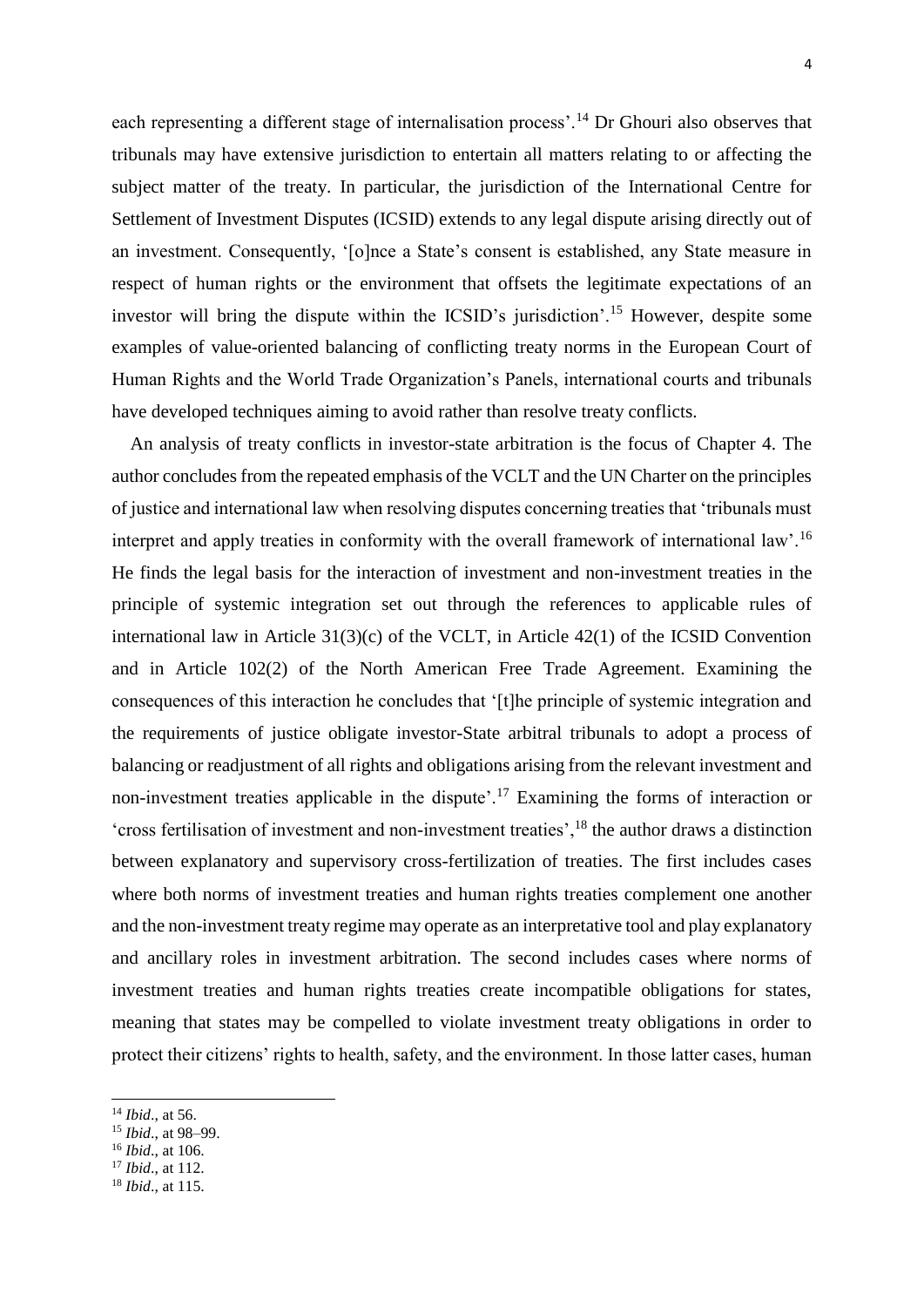rights and environmental rights treaties can effectively play a supervisory or corrective role in the interpretation of investment treaties and in the normative development of international law. Yet the author acknowledges that apart from a few exceptions, tribunals 'occasionally applied non-investment treaties when they deemed appropriate for determining investors rights' whereas 'the direct application of non-investment treaties on investor-State disputes is still to come'.<sup>19</sup> Finally, the author investigates the problem of resolution of normative conflicts within the international investment treaty system, namely, of conflicts between two provisions of the same investment treaty dealing with different subject matters and conflicts on the concept of investment arising between BITs and the ICSID Convention. In that respect, he observes the tendency of tribunals to designate 'the development-oriented ICSID Convention as 'basic' treaty on investment protections as compared to investor-oriented BITs'.<sup>20</sup>

The final chapter of the book is dedicated to a particular (and peripheral) problem, namely, investment treaty conflicts in the context of the European Union (EU). The conflicts in question arose since the Treaty on the Functioning of the EU (TFEU) established by the Treaty of Lisbon (2007) included foreign direct investment in the exclusive common commercial policy of the  $EU<sup>21</sup>$ . The author explores the views of the European Court of Justice (ECJ) on conflicts between the TFEU and the intra- and extra-EU BITs concluded by the EU Member States, as well as between the TFEU and the Energy Charter Treaty (ECT). He also examines the investor-state arbitral tribunals' views on the TFEU–BITs and TFEU–ECT conflicts. The author observes that arbitral tribunals have treated both intra- and extra-EU BITs as autonomous instruments securing 'investor's procedural right to international arbitration granted in the investment treaties',  $2<sup>2</sup>$  before concluding that termination of intra-EU treaties will not necessarily deprive investor-state tribunals of their jurisdiction to hear intra-EU investment cases, since 'other legal bases, such as BITs' survival clauses, remain available to arbitral tribunals'.<sup>23</sup>

## 2 LIMITS TO THE APPLICABILITY OF NON-COMMERCIAL AGREEMENTS IN INVESTMENT ARBITRATION

The idea of application of environmental, human rights, and other similar treaties in the context of investor-state arbitration is, of course, not new. Dr Ghouri himself refers to the *SPP* case

1

<sup>19</sup> *Ibid*., at 137.

<sup>20</sup> *Ibid*., at 148.

 $21$  According to the TFEU, '[t]he common commercial policy shall be based on uniform principles, particularly with regard to ... foreign direct investment' (TFEU (2007), Art. 207(1)).

<sup>22</sup> Ghouri, *supra* n. 7, at 175.

<sup>23</sup> *Ibid*., at 176.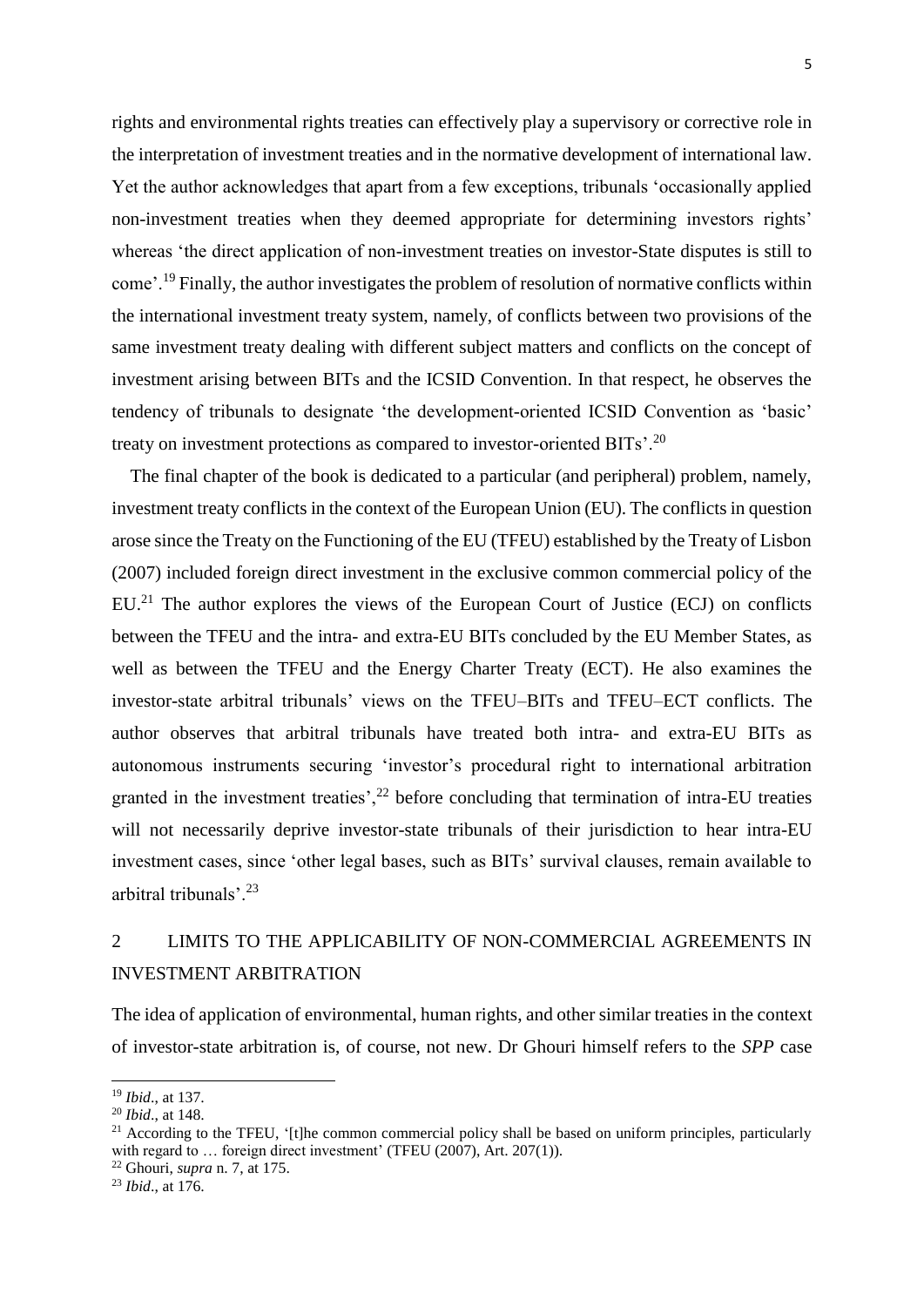where an ICSID Tribunal, already in 1992, had observed that after the inclusion of the pyramid fields in the inventory of property to be protected by the UNESCO Convention 'the Claimants' activities on the Pyramids Plateau would have become internationally unlawful'.<sup>24</sup> Ben Hamida also had claimed in the past in relation to ICSID arbitration that references to the principles of international law in the provisions on applicable law of various national and international investment protection instruments authorize arbitrators to apply international treaties on environmental protection, human rights, corruption, and working conditions.<sup>25</sup> Dr Ghouri, however, is the first to have explored in depth this territory and has managed to analyse most of the problems related to the application of the rules of the VCLT in modern complex international treaties, the main aspects of the interaction between the treaties in question and the BITs, as well as the TFEU–BITs and TFEU–ECT conflicts. For this alone, the book deserves our full attention. This is not to say that this pioneering work is free from drawbacks. A number of the points raised by the author are highly controversial. He claims, for example, that BITs 'have played a pivotal role in this enormous flow of foreign investment',<sup>26</sup> although numerous scholars have contested the effects of BITs on the canalization of foreign direct investment.<sup>27</sup> In addition, he fails to fully integrate his interesting analysis of the TFEU-BITs and the TFEU-ECT conflicts into his central argument on cross-fertilization of investment and non-investment treaties and on the obligation of arbitral tribunals to balance the relevant rights and interests involved.

The primary difficulty with Dr Ghouri's study, however, lies in the inherent limits of the topic itself, i.e., the limited scope of application of environmental, human rights, and other similar treaties in the context of investor-state arbitration. Dr Ghouri mentions a number of cases in which arbitral tribunals have applied other treaties in order to clarify the content of a particular principle or rule (explanatory cross-fertilization of treaties), as well as in order to determine whether measures depriving the investor of his rights to his investment were taken

<sup>24</sup> *Southern Pacific Properties (Middle East) Ltd. v. Arab Republic of Egypt* (ICSID Case No. ARB/84/3), Award on the Merits of 20 May 1992, paras 156–57.

<sup>25</sup> W. Ben Hamida, *L'arbitrage Etat-investisseur cherche son équilibre perdu: Dans quelle mesure l'Etat peut introduire des demandes reconventionnelles contre l'investisseur privé?*, 7 Int'l L. Forum 262 (2005).

<sup>26</sup> Ghouri, *supra* n. 7, at 47.

<sup>27</sup> M. Sornarajah, *The International Law on Foreign Investment* 177–178 (Grotius Publications, Cambridge University Press, 2010); *The Effect of Treaties on Foreign Direct Investment: Bilateral Investment Treaties, Double Taxation Treaties, and Investment Flows* 109–457 (K.P. Sauvant & L.E. Sachs eds, Oxford University Press, 2009); T.W. Wälde, *International Investment under the 1994 Energy Charter Treaty, Legal, Negotiating*  and Policy Implications for International Investors within Western and Commonwealth of Independent *States/Eastern European Countries*, 29 JWT 15 (1995); J.W. Salacuse, *BIT by BIT: The Growth of Bilateral Investment Treaties and Their Impact on Foreign Investment in Developing Countries*, 24 Int'l Law. 673–674 (1990).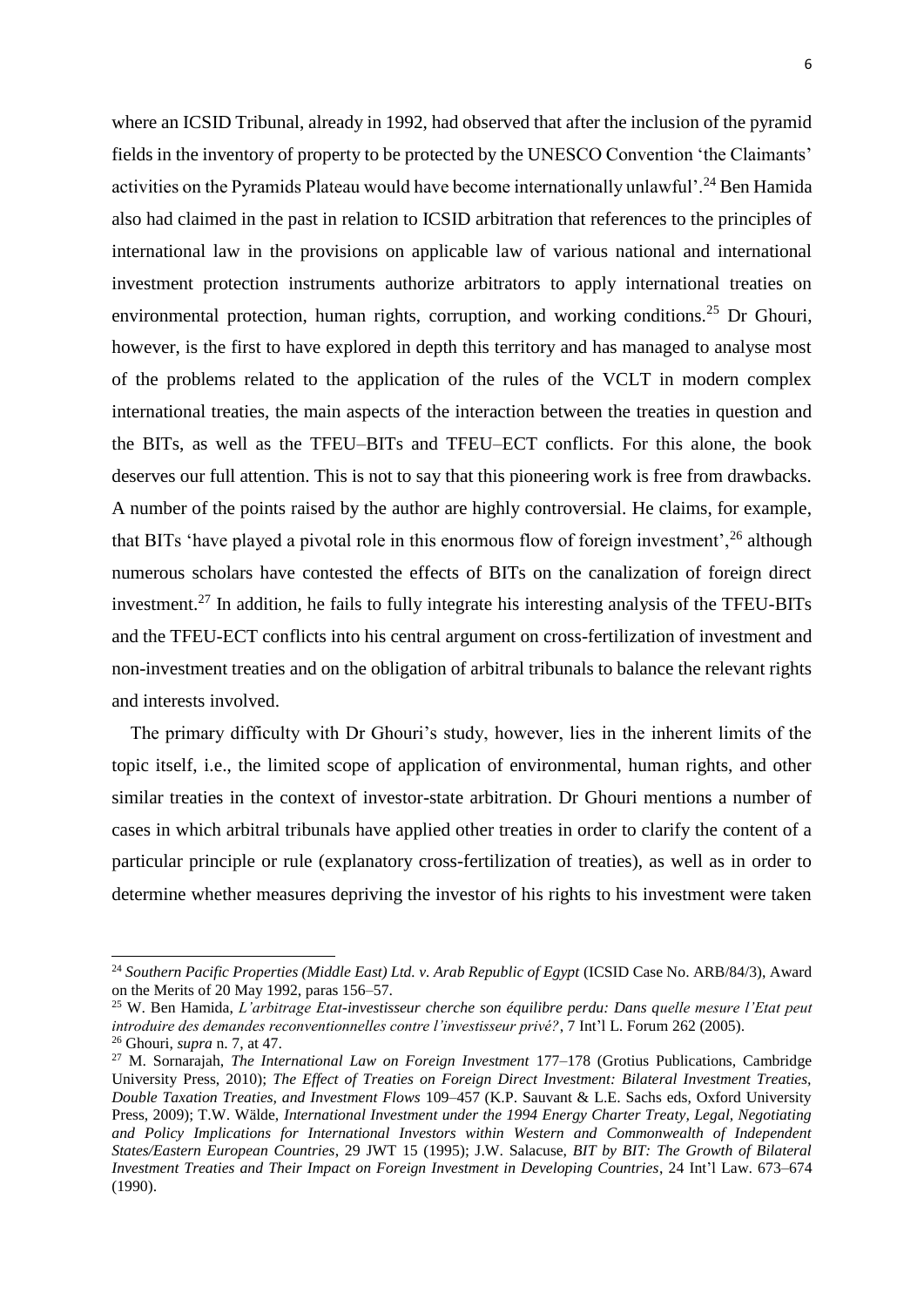by the state in order to abide by its other international obligations (supervisory crossfertilization of treaties). In contrast, to the best of our knowledge, arbitral tribunals have never applied such other treaties in order to establish obligations of foreign investors. The reason for that is, of course, rather obvious: most of these treaties do not impose direct obligations on individuals. Even in the *World Duty Free* case in which the tribunal found '[i]n light of domestic laws and international conventions relating to corruption … that bribery is contrary to the international public policy of most, if not all, States or, to use another formula, to transnational public policy',  $^{28}$  it relied on the general principles of English and Kenyan law to rule on the illegality of the claimant's conduct.<sup>29</sup> In view of the limitations above, the question to ask here is whether states can use the defence of conflicting international obligations to avoid payment of compensation due for takings of property. In other words, the question is who should bear the cost of measures taken by the state in fulfilment of its other international obligations.

BITs answer this question unequivocally in favour of the investor. Indeed, most treaties condition the legality of an expropriatory measure, amongst others, upon serving a public purpose and being accompanied by appropriate, namely, prompt, adequate, and effective, compensation.<sup>30</sup> To that Dr Ghouri replies with his balance of interests' test, evaluating interests arising from the applicable investment and non-investment treaties and, in particular, investor's interests and public interests. But what could be the effect of a prevailing public interest on the state's obligation to compensate the investor expropriated? Ranjan observes the strange situation where public purpose is used in order to determine whether the foreign investment has been expropriated: 'on the one hand the treaty requires that foreign investment should not be expropriated unless there is public purpose and accompanied by compensation, and, on the other hand, the argument that regulatory measures tantamount to expropriation would not give rise to a claim for compensation if adopted for public purpose.' Public purpose can therefore be used only as a criterion to determine the legality of the expropriation and not the existence of expropriation per se.<sup>31</sup> As a result, assuming that a public purpose is one that serves a public interest, a prevailing public interest will have no incidence on the existence of expropriation per se and will only be of relevance for the determination of its legality.

<sup>28</sup> *World Duty Free Co. Ltd. v. Republic of Kenya* (ICSID Case No. ARB/00/7), Award of 4 Oct. 2006, para. 157. <sup>29</sup> *Ibid*., para. 179; *cf*. B. Poulain, 'La conformité de l'investissement au droit local dans le contentieux investisseur

<sup>–</sup> État', 2007/4 *Les Cahiers de l'arbitrage*, *Gaz. Pal.* of 15–15 Dec. 2007 at 42.

<sup>30</sup> R. Dolzer & Chr. Schreuer, *Principles of International Investment Law* 100-101 (Oxford University Press, 2012).

<sup>31</sup> P. Ranjan, *Using the Public Law Concept of Proportionality to Balance Investment Protection with Regulation in International Investment Law: A Critical Appraisal*, 3 Cambridge J. Int'l & Comp. Law 869 (2014).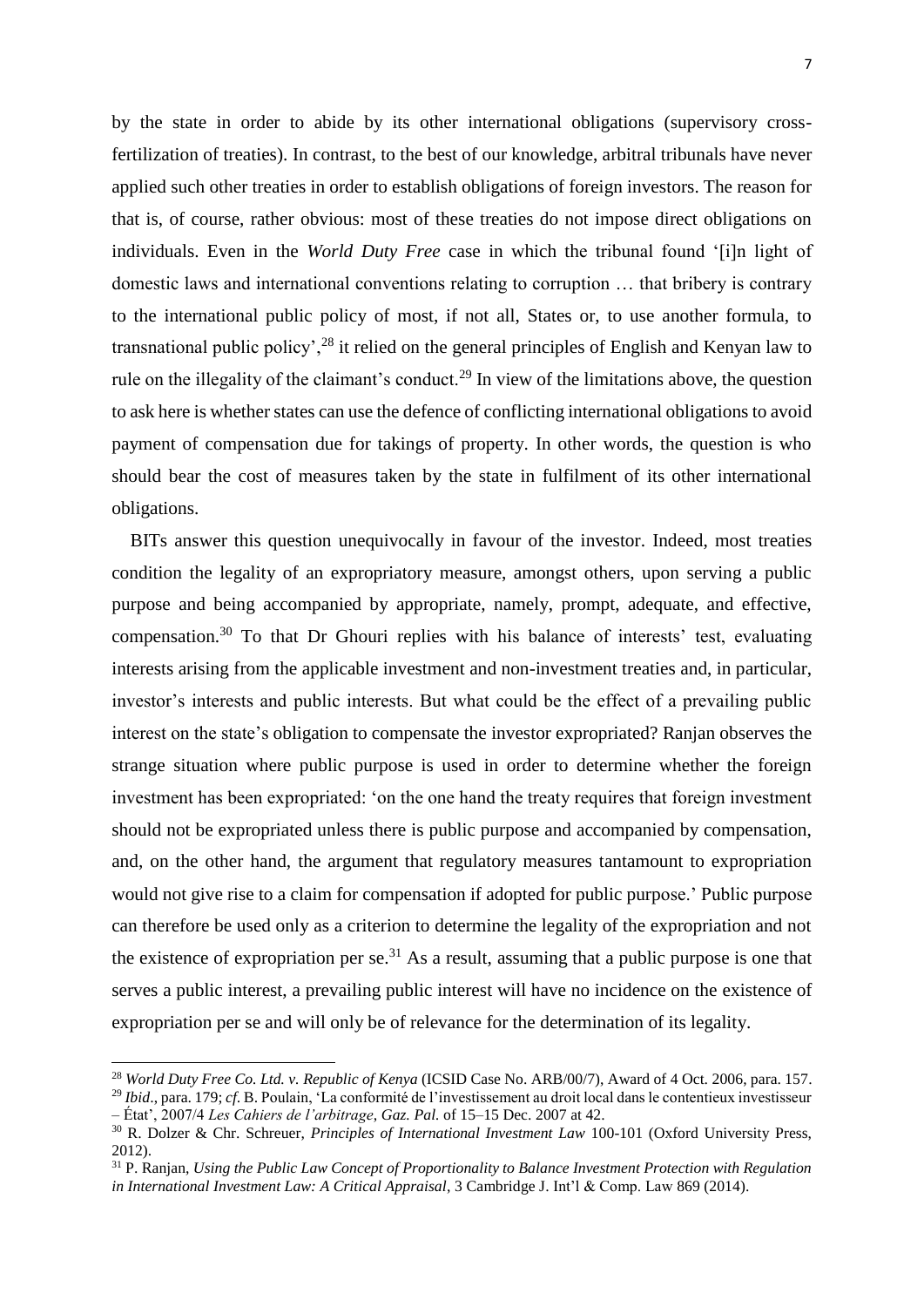In his introduction, Dr Ghouri answers instead that the use of value-oriented reasoning 'would lead to achieving a balance in determining the amount of compensations payable to foreign investors for violations by the host States of investment treaty rights when such violations are directly attributable to conflicting non-investment obligations'.<sup>32</sup> Similarly, elsewhere he claims that:

the determination of the amount of compensation remains a legal question requiring a principled approach … the choice of method should depend upon the motives behind a State's act and its intended aims and objective … the investor-State tribunals can use their choice of valuation method wisely in order to balance the investor's interests against the conflicting public interests.

After a brief analysis of the distinctions between different forms of compensation, he concludes that '[i]nvestor-State tribunals can use these distinctions as a balancing technique and for the just settlement of investment disputes minimising the burden on public purse resulting from legitimate State act aimed at the protection of public interest'.<sup>33</sup> Finally, he claims that '[i]n investor-State arbitration, primary remedy is compensation' and the integration of the process of ordering conflicting norms or balancing conflicting interests 'provides tribunals with an effective mechanism for balancing conflicting rights and obligations through adjustments in the amount of compensation payable to foreign investors'.<sup>34</sup> In other words, Dr Ghouri proposes the payment of a reduced compensation in the case of expropriation on account of a conflicting international obligation of the state. But, as Dr Ghouri himself implicitly admits,  $35$  appropriate compensation is the minimum of compensation that the investor is entitled to receive for any lawful expropriation of his property. And even if this were not so, one can wonder how this reduced compensation is to be calculated. Dr Ghouri rightly (albeit implicitly) admits the difficulty of this exercise. Having observed that 'there are no mandatory criterion to determine the amount of compensation and calculations depend on the facts of each case',<sup>36</sup> he explicitly avoids 'the detailed discussion on the rules for calculation of compensation'.<sup>37</sup>

Apart from this difficulty, this exercise is also likely to encounter a serious objection that Dr Ghouri does not ignore; namely, that:

<sup>32</sup> Ghouri, *supra* n. 7, at 9.

<sup>33</sup> *Ibid*., at 45–46.

<sup>34</sup> *Ibid*., at 112–13.

<sup>&</sup>lt;sup>35</sup> '[M]ost investment treaties require States to pay compensation for expropriation of foreign investor's investment even if expropriation resulted from a regulation to protect public interest' (*ibid.,* at 113).

<sup>36</sup> *Ibid*., at 113.

<sup>37</sup> *Ibid*., at 114.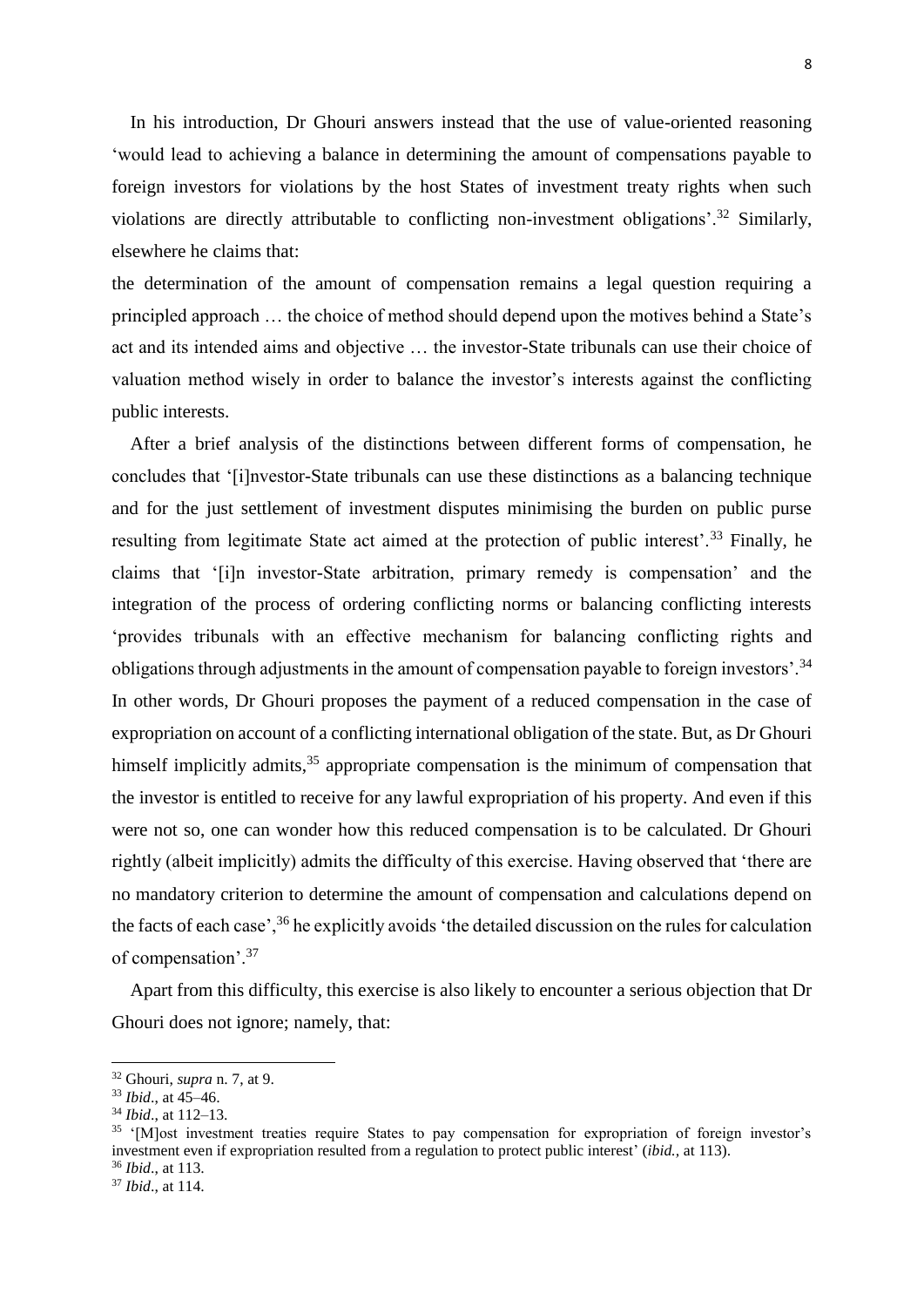the foreign investor is not responsible for the conflicting treaty obligations that his home and host States have acquired. States might have concluded a treaty, containing obligations that conflict with a foreign investor's rights under an investment treaty, after the investor had proceeded with the investment activity and had made all or some investments.

In such cases, the author concludes:

a foreign investor may become an innocent 'victim' of the acts of State that might otherwise be legal under international law. Where the investor's investment followed all legal requirements and procedures of domestic laws of the host State or is based on an investor-State agreement … duly made with the host State, such investor cannot be responsible if by allowing the investment or by making the agreement, the host State has violated its other treaty obligations that were not known to foreign investor at the time of making investment. In such situations, a host State may be liable to defraud foreign investor, and denial of payment of compensation would result in unjust enrichment of the host State and unjust settlement of dispute.<sup>38</sup>

What is then left is investor's knowledge or even involvement in the illegality, cases usually already covered by other provisions of BITs and international investment agreements.<sup>39</sup>

In view of those limitations, one may wonder whether this balance of interests, which relies upon the theoretical construct of interest- and value-conflicts, may not be achieved instead through the proportionality analysis which has essentially the same goal, namely, to balance investors' rights and the public interest, by merely claiming that abiding by a conflicting international obligation of a state is a legitimate government purpose, thus satisfying the requirements of the first step of the analysis.<sup>40</sup> The proportionality analysis claims to leave the VCLT intact<sup>41</sup> and has already been applied by some tribunals.<sup>42</sup> Yet, its use in BITs' interpretation has been rightly criticized, amongst others, for conferring power on 'partyappointed arbitrators who are not embedded in the political and social system of the communities whose disputes they decide and have inadequate knowledge of the overall legal, political and social context related to the dispute<sup>'43</sup> 'to take policy-driven decisions' or for 'legitimizing juridical law-making',<sup>44</sup> as well as for violating the clear textual language of the BITs and thus not being 'in consonance with the customary rules on treaty interpretation'

<sup>38</sup> *Ibid*., at 113–14 (footnotes omitted).

<sup>39</sup> See *supra* n. 2.

<sup>40</sup> Kingsbury & Schill, *supra* n. 5, at 86.

<sup>41</sup> *Ibid*., at 78.

<sup>42</sup> See *supra* n. 6.

<sup>43</sup> Ranjan, *supra* n. 31, at 862.

<sup>44</sup> Kingsbury & Schill, *supra* n. 5, at 102–3, *passim*.